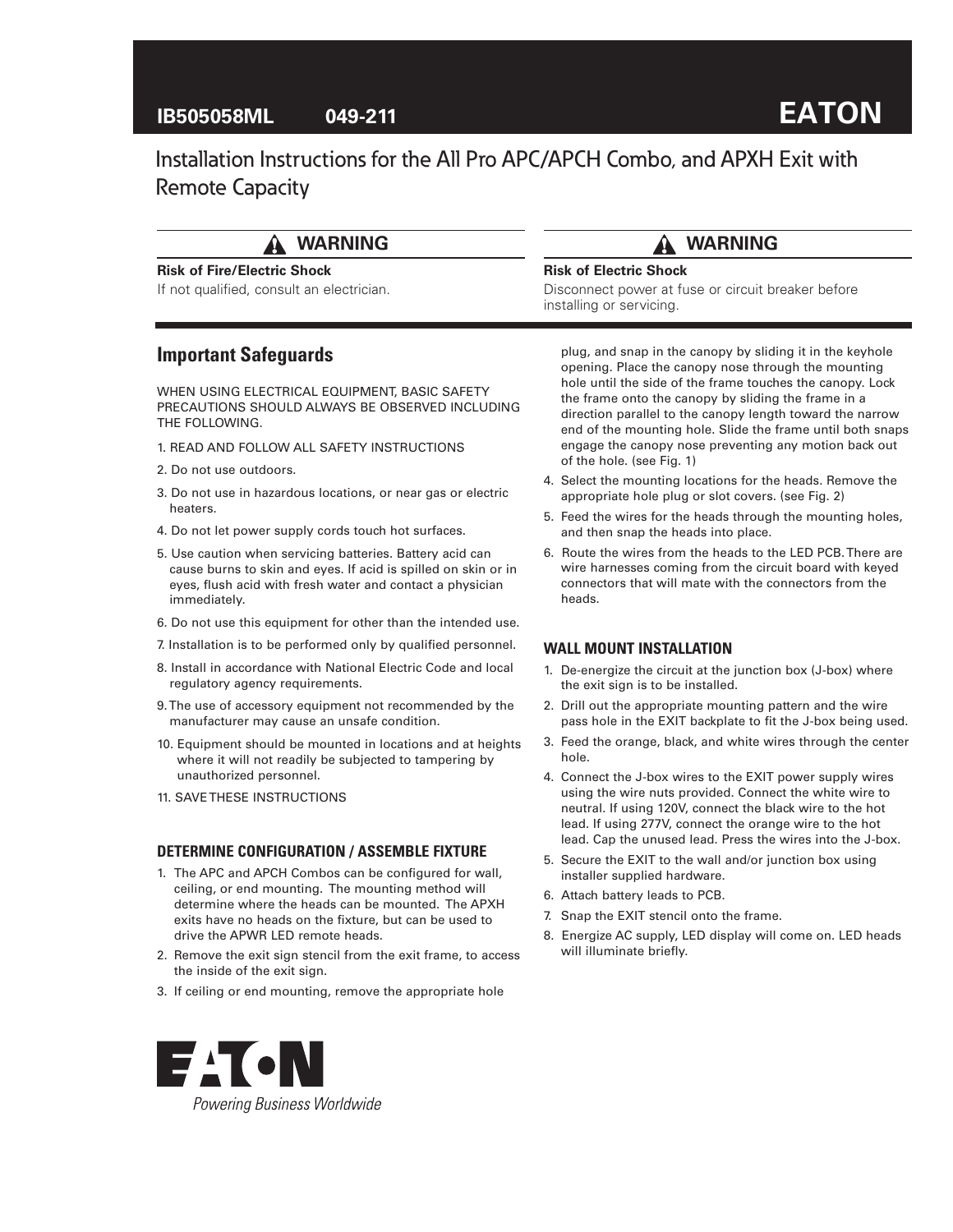#### **Figure 1**



**Figure 2**



## **CEILING OR END MOUNT INSTALLATION**

- 1. De-energize the circuit at the junction box (J-box) where the exit sign is to be installed.
- 2. Place the provided screws in the canopy screw holes. Tabs inside the holes will prevent the screws from falling out during installation.
- 3. Remove the appropriate mounting hole plug on the top (ceiling mount) or side (end mount) of the frame.
- 4. Feed the orange, black, and white wires through the canopy nose.
- 5. Feed the wires from the J-box through the steel mounting plate, and then attach the mounting plate to the J-box with installer provided hardware.
- 6. Connect the J-box wires to the EXIT power supply wires using the wire nuts provided. Connect the white wire to neutral. If using 120V, connect the black wire to the hot lead. If using 277V, connect the orange wire to the hot lead. Cap the unused lead. Press the wires into the J-box.
- 7. Secure the EXIT canopy to the steel mounting plate using the screws placed in the canopy in step 4.
- 8. Attach battery leads to PCB.
- 9. Snap the EXIT stencil onto the frame.
- 10.Energize AC supply, LED display will come on. LED heads will illuminate briefly.

## **SELF POWERED OPERATION**

Depress the test switch. The LED display will remain lit and the charge LED will extinguish when the switched to battery power. LED heads will illuminate as long as the button is pushed. Release the test switch. The charge LED will illuminate and the LED display will operate from the AC supply. The LED heads will turn off.

## **MAINTENANCE**

None required. Replace the batteries as needed according to ambient conditions. However, we recommend that the equipment be tested regularly in accordance with local codes.

**NOTE:** Servicing of any parts should be performed by qualified personnel. Only use replacement parts supplied by Eaton's Lighting business.

**CAUTION:** This equipment is furnished with a sophisticated low voltage battery dropout circuit to protect the battery from over discharge after its useful output has been used. Allow 24 hours recharge time after installation or power failure for 90 minute testing.

## **TROUBLE SHOOTING GUIDE**

If LED heads or charge indicator LED does not illuminate, check the following:

- 1. Check AC supply verify that unit has 24 hour AC supply.
- 2. Unit is shorted or battery is not connected.
- 3. Battery discharged. Permit unit to charge for 24 hours and then re-test.
- 4. If following the above trouble shooting hints does not solve your problem, contact your local Eaton Lighting representative for assistance.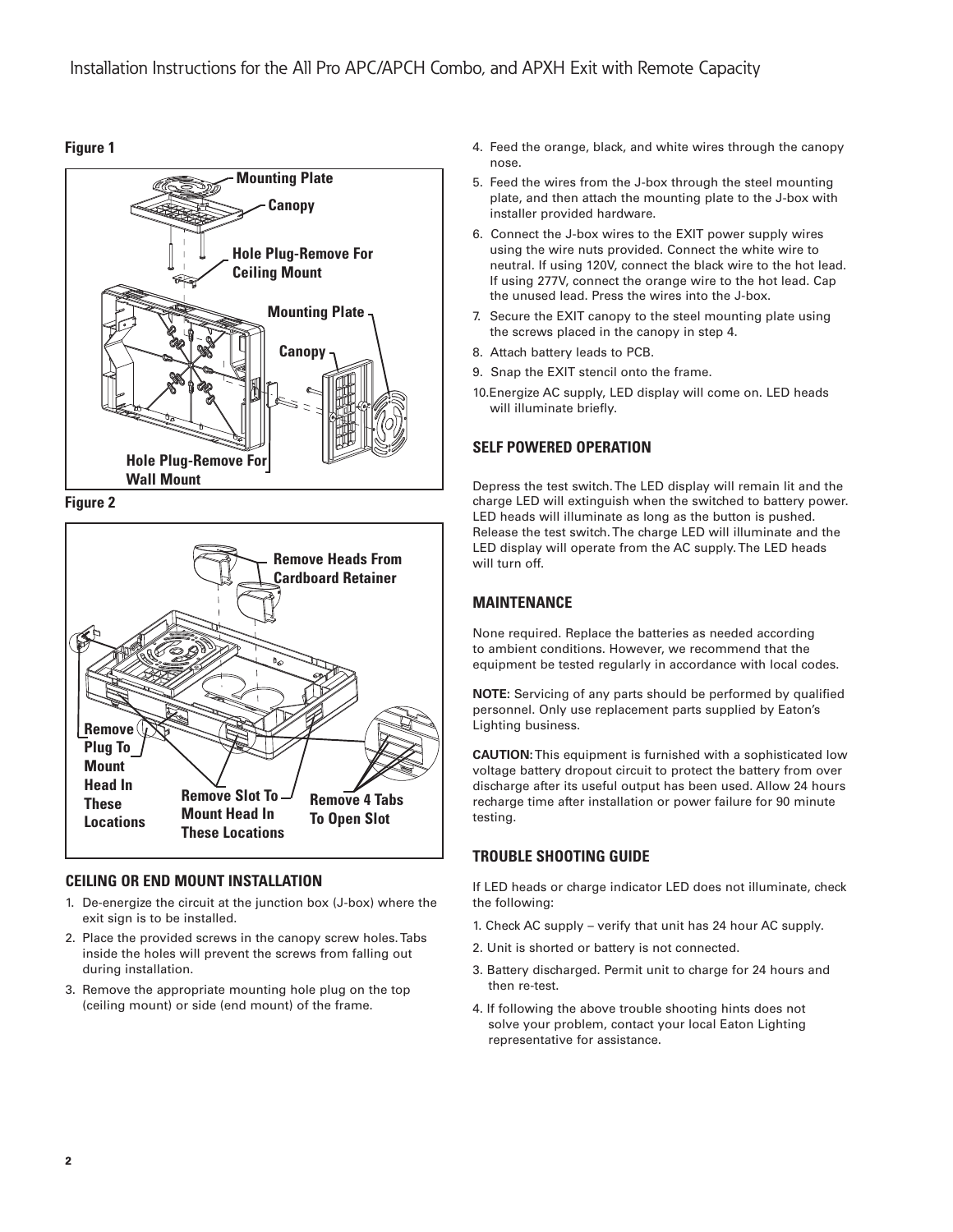#### **SCHEMATICS**



# **APC Models available with two LED lamp heads.**

# **Warranties and Limitation of Liability**

Please refer to **www.eaton.com/LightingWarrantyTerms** for our terms and conditions.



**Eaton** 1121 Highway 74 South Peachtree City, GA 30269 eaton.com/lighting

© 2017 Eaton All Rights Reserved Printed in USA Publication No. IB505058ML

Eaton is a registered trademark. All trademarks are property of their respective owners.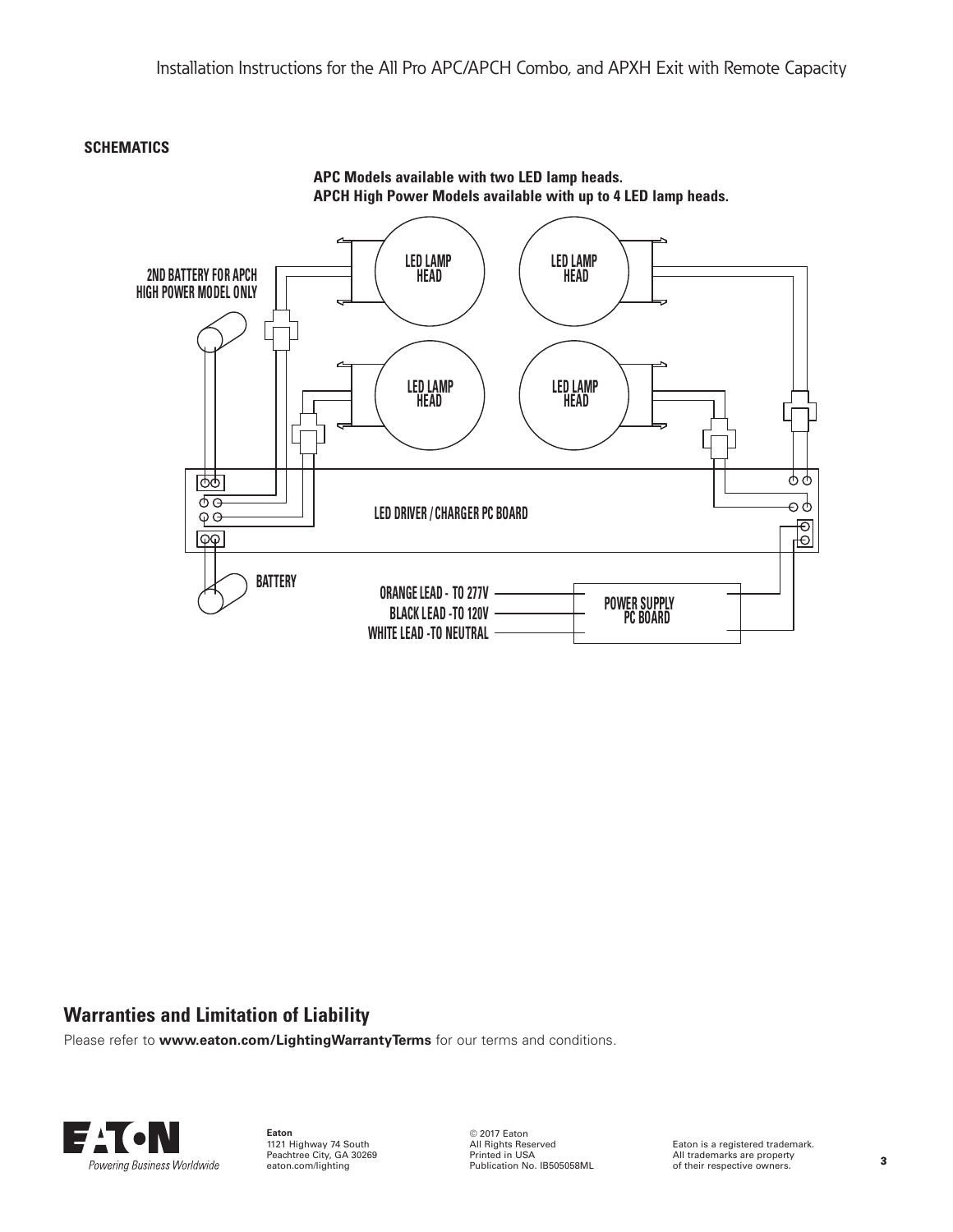# **IB505058ML 049-211**

# **EATON**

Instructions d'installation pour la combinaison APC/APCH All Pro, et l'enseigne de sortie APXH avec capacité de commande à distance

# **AVERTISSEMENT**

#### **Risque d'incendie et de choc électrique**

Contacter un électricien si vous n'êtes pas qualifié.

## **Mesures de sécurité importantes**

LORS DE L'UTILISATION D'UN ÉQUIPEMENT ÉLECTRIQUE, LES MESURES DE SÉCURITÉ DE BASE DOIVENT TOUJOURS ÊTRE RESPECTÉES, DONT LES SUIVANTES.

- 1. LISEZ ET OBSERVEZ TOUTES LES INSTRUCTIONS DE SÉCURITÉ
- 2. N'utilisez pas cet appareil à l'extérieur.
- 3. N'utilisez pas cet appareil dans un endroit dangereux ou à proximité d'appareils de chauffage électriques ou au gaz.
- 4. Ne laissez pas les cordons d'alimentation entrer en contact avec des surfaces chaudes.
- 5. Faites attention lors de l'entretien des batteries. L'acide sulfurique qu'elles contiennent peut brûler la peau et les yeux. Si de l'acide se déverse sur votre peau ou vos yeux, rincez-les abondamment avec de l'eau fraîche et consultez immédiatement un médecin.
- 6. N'utilisez pas cet équipement à d'autres fins que celles auxquelles il est destiné.
- 7. L'installation doit être effectuée par une personne qualifiée uniquement.
- 8. Installez l'appareil conformément aux exigences du Code national de l'électricité et de l'organisme de réglementation local.
- 9. L'utilisation d'accessoires non recommandés par le fabricant peut présenter des risques.
- 10. L'équipement doit être monté à un endroit et à une hauteur qui ne l'exposeront pas à une altération de la part d'une personne non autorisée.
- 11. CONSERVEZ CES INSTRUCTIONS

#### **DÉFINITION DE LA CONFIGURATION / MONTAGE DU LUMINAIRE**

1. Les combinaisons APC et APCH peuvent être installées sur un mur, un plafond, ou une extrémité. La méthode d'installation déterminera les endroits où les têtes peuvent



# **AVERTISSEMENT**

#### **Risque de choc électrique**

Coupez le courant au fusible ou au disjoncteur avant installation ou entretien.

être installées. Les dispositifs de fixation des enseignes de sorties APXH n'ont pas de têtes, mais ils peuvent être utilisés pour fixer les têtes de commande à distance APWR à DEL.

- 2.Retirez la découpe de l'enseigne d'issue du cadre de l'enseigne d'issue pour accéder à l'intérieur.
- 3. En cas de montage au plafond ou en extrémité, retirez le bouchon du trou approprié et enclenchez le socle en le faisant glisser dans l'ouverture en trou de serrure. Insérez la saillie du socle dans le trou de montage jusqu'à ce que le côté du cadre touche le socle. Immobilisez le cadre sur le socle en le faisant glisser le long du socle vers l'extrémité la plus étroite du trou de montage. Faites coulisser le cadre jusqu'à ce que les deux fixations s'enclenchent dans la saillie du socle, l'empêchant ainsi de ressortir du trou. (see Fig. 1)
- 4. Sélectionnez les emplacements de montage des têtes. Retirez le bouchon de trou ou les couvercles de fente appropriés. (see Fig. 2)
- 5. Sélectionnez les emplacements de montage des têtes. Retirez le bouchon de trou ou les couvercles de fente appropriés.
- 6. Sélectionnez les emplacements de montage des têtes. Retirez le bouchon de trou ou les couvercles de fente appropriés.

#### **INSTALLATION MURALE**

- 1. Mettez le circuit hors tension au niveau de la boîte de jonction, là où l'enseigne d'issue sera installée.
- 2. Percez les trous de montage appropriés et le trou de passage des fils dans la plaque de fond de l'enseigne EXIT (Issue) pour y installer la boîte de jonction utilisée.
- 3. Passez les fils orange, noir et blanc dans le trou central.
- 4. Raccordez les fils de la boîte de jonction aux fils d'alimentation électrique de l'enseigne EXIT (Issue) à l'aide des capuchons de connexion fournis. Raccordez le fil blanc au neutre. Si vous utilisez du 120 V, raccordez le fil noir au fil actif. Si vous utilisez du 277 V, raccordez le fil orange au fil actif. Recouvrez le fil inutilisé d'un capuchon. Enfoncez les fils dans la boîte de jonction.
- 5. Fixez l'enseigne EXIT (Issue) sur le mur et/ou la boîte de jonction en utilisant de la quincaillerie (que l'installateur doit fournir).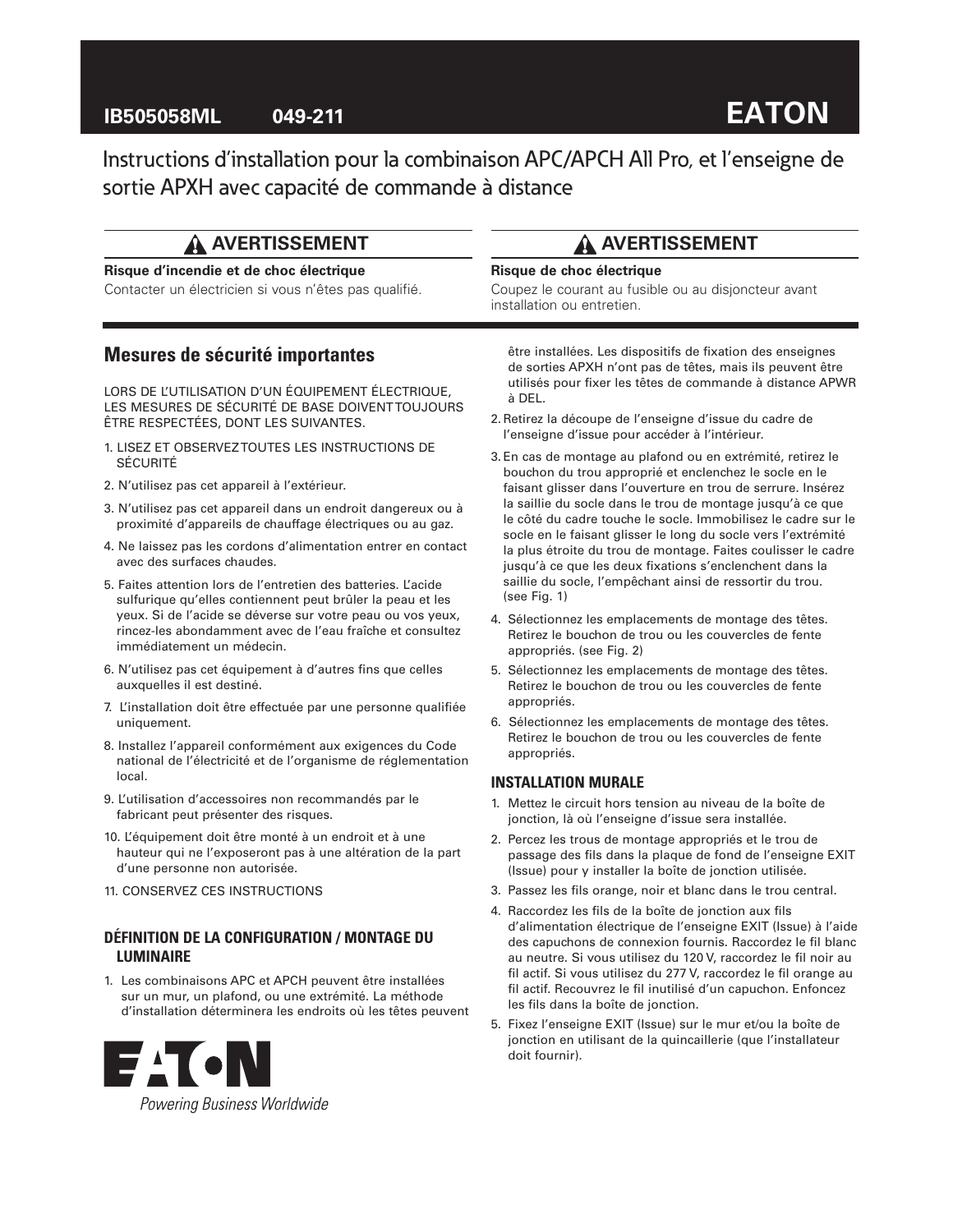- 6. Raccordez les fils de la batterie à la carte de circuit imprimé.
- 7. Enclenchez la découpe de l'enseigne EXIT (Issue) sur le cadre.
- 8. Rétablissez l'alimentation CA, l'affichage à DEL s'allumera. Les têtes à DEL s'allumeront brièvement.

#### **Figure 1**







#### **INSTALLATION AU PLAFOND OU EN EXTRÉMITÉ**

- 1. Mettez le circuit hors tension au niveau de la boîte de jonction, là où l'enseigne d'issue sera installée.
- 2. Placez les vis fournies dans les trous pour vis du socle. Les languettes dans les trous empêcheront les vis de tomber pendant l'installation.
- 3. Retirez le bouchon du trou de montage approprié sur le dessus (montage au plafond) ou le côté (montage en extrémité) du cadre.
- 4. Passez les fils orange, noir et blanc dans la saillie du socle.
- 5. FPassez les fils de la boîte de jonction dans la plaque de montage en acier, puis fixez celle-ci sur la boîte de jonction avec de la quincaillerie (qui doit être fournie par l'installateur).
- 6. Raccordez les fils de la boîte de jonction aux fils d'alimentation électrique de l'enseigne EXIT (Issue) à l'aide des capuchons de connexion fournis. Raccordez le fil blanc au neutre. Si vous utilisez du 120 V, raccordez le fil noir au fil actif. Si vous utilisez du 277 V, raccordez le fil orange au fil actif. Recouvrez le fil inutilisé d'un capuchon. Enfoncez les fils dans la boîte de jonction.
- 7. Fixez le socle de l'enseigne EXIT (Issue) sur la plaque de montage en acier en utilisant les vis placées dans le socle à l'étape 4.
- 8. Raccordez les fils de la batterie à la carte de circuit imprimé.
- 9. Enclenchez la découpe de l'enseigne EXIT (Issue) sur le cadre.
- 10.Rétablissez l'alimentation CA, l'affichage à DEL s'allumera. Les têtes à DEL s'allumeront brièvement.

## **FONCTIONNEMENT AUTONOM**

Appuyez sur le commutateur de test. L'affichage à DEL restera allumé et la DEL de charge s'éteindra lorsque l'alimentation sera assurée par la batterie. Les têtes de lampe à DEL resteront allumées tant que le bouton sera enfoncé. Relâchez le commutateur de test. La DEL de charge s'allumera et l'affichage à DEL fonctionnera par le biais d'une alimentation CA. Les têtes à DEL s'éteindront.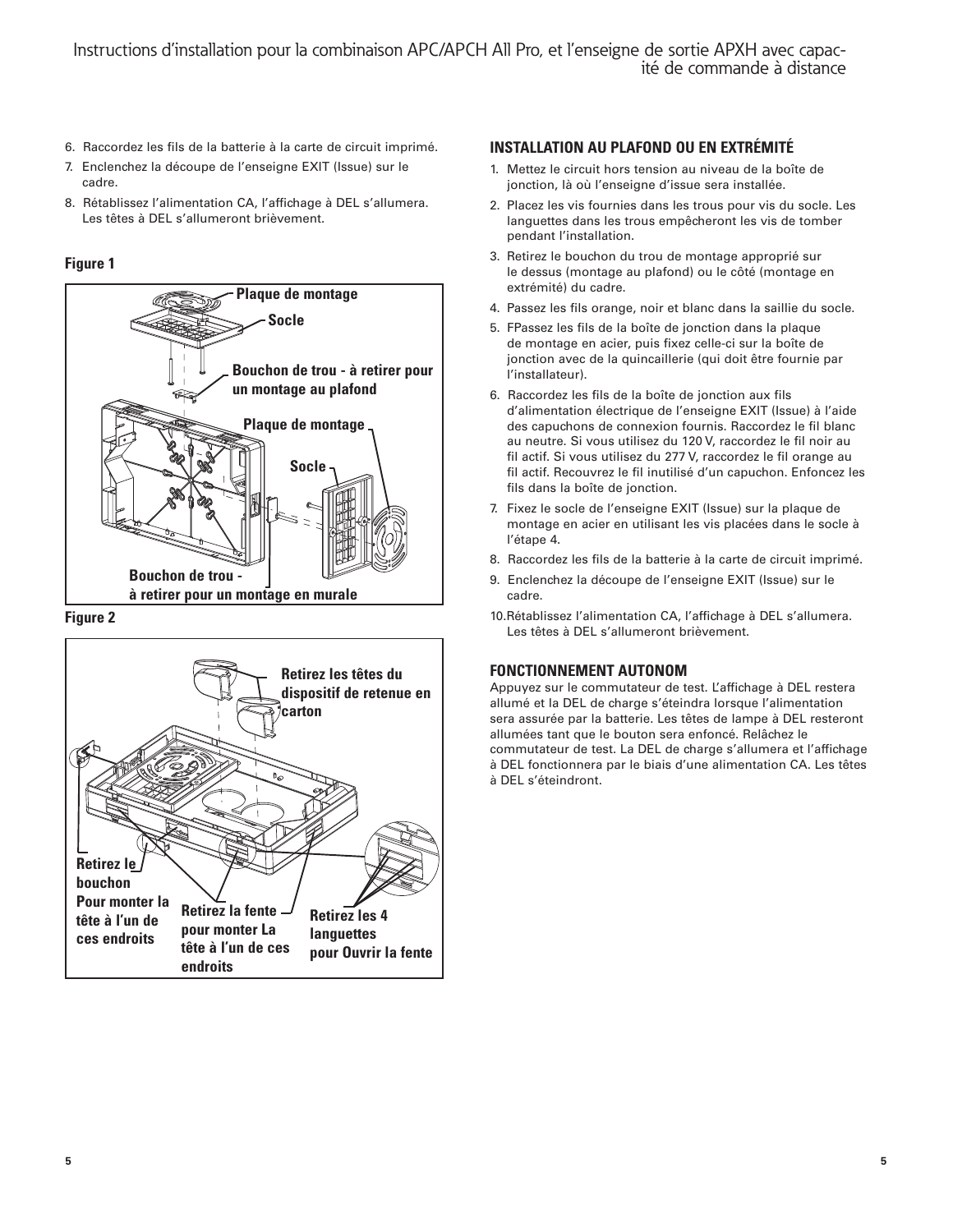Instructions d'installation pour la combinaison APC/APCH All Pro, et l'enseigne de sortie APXH avec capacité de commande à distance

#### **ENTRETIEN**

Aucun n'est requis. Cependant, nous recommandons de tester régulièrement l'équipement conformément aux codes locaux.

**REMARQUE :** La réparation de toute pièce doit être effectuée par une personne qualifiée. Utilisez des pièces de rechange fournies par Eaton Lighting uniquement.

**ATTENTION :** Cet équipement est fourni avec un circuit de désexcitation à batterie basse tension sophistiqué pour protéger la batterie d'une décharge excessive une fois que sa puissance utile a servi. Laissez la batterie charger pendant 24 heures après son installation ou une panne de courant pour un test de 90 minutes.

#### **GUIDE DE DÉPANNAGE**

Si les têtes à DEL ou la DEL d'indicateur de charge ne s'allument pas, vérifiez ce qui suit :

- 1. Vérifiez l'alimentation CA : assurez-vous que l'unité dispose d'une alimentation CA de 24 heures.
- 2. L'unité fait l'objet d'un court-circuit ou la batterie n'est pas raccordée.
- 3. La batterie est déchargée. Laissez l'unité charger pendant 24 heures, puis refaites un test.
- 4. Si le fait de suivre les conseils de dépannage ci-dessus ne résout pas votre problème, communiquez avec votre représentant Eaton Lighting local pour obtenir de l'aide.

#### **SCHÉMA**

#### **PUISSANCE APCH DISPONIBLES AVEC JUSQU'À 4 TÊTES DE LAMPE À DEL. 2e BATTERIE POUR MODÈLE HAUTE PUISSANCE APCH TÊTE DE TÊTE DE UNIQUEMENT LAMPE À DEL LAMPE À DEL TÊTE DE TÊTE DE LAMPE À DEL LAMPE À DEL** ტტ ळि ക് oф φΘ **PILOTE DES DEL / CARTE DE CIRCUIT IMPRIMÉ DU CHARGEUR** Đ  $\overline{\curvearrowright}$ ю∣ **CARTE DE BATTERIE FIL ORANGE - VERS LE 277 V CIRCUIT imprimé FIL NOIR - VERS LE 120 V D'ALIMENTATION FIL BLANC - VERS LE NEUTRE ÉLECTRIQUE**

**MODÈLES APC DISPONIBLES AVEC DEUX TÊTES DE LAMPE À DEL.MODÈLES HAUTE** 

## **Garanties et limitation de responsabilité**

Veuillez consulter le site www.eaton.com/WarrantyTerms pour obtenir les conditions générales.



**Eaton** 1121 Highway 74 South Peachtree City, GA 30269 eaton.com/lighting

© 2017 Eaton All Rights Reserved Printed in USA Publication No. IB505058ML

Eaton is a registered trademark. All trademarks are property of their respective owners.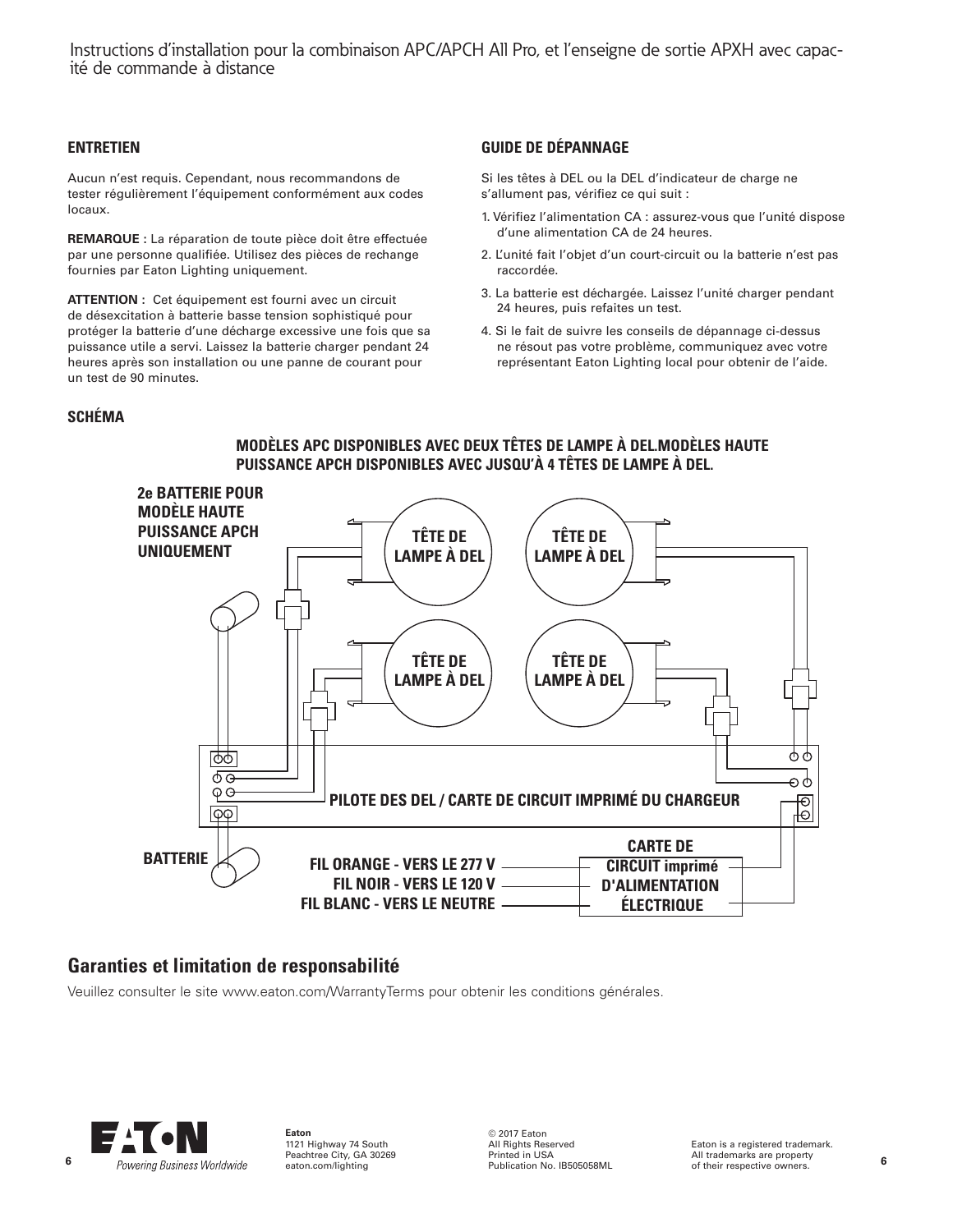# **IB505058ML 049-211**

# **EATON**

Instrucciones de instalación para todos los juegos Pro APC/APCH y la salida APXH con capacidad remota

# **ADVERTENCIA**

#### **Riesgo de incendio o electrocución**

Si no está calificado, consulte con un electricista.

## **Medidas importantes de seguridad**

CUANDO UTILICE EQUIPOS ELÉCTRICOS, SIGA SIEMPRE LAS PRECAUCIONES BÁSICAS DE SEGURIDAD, INCLUYENDO LAS SIGUIENTES.

- 1. LEA Y SIGA TODAS LAS INSTRUCCIONES DE SEGURIDAD
- 2. No utilice este producto al aire libre.
- 3. No utilice este producto en lugares peligrosos, cerca de áreas con gas o de calentadores eléctricos.
- 4. No permita que los cables de suministro eléctrico entren en contacto con superficies calientes.
- 5. Tenga cuidado cuando le haga mantenimiento a las baterías. El ácido de batería puede causar quemaduras a la piel y a los ojos. Si se derrama ácido sobre su piel o en sus ojos, lave el ácido con agua fresca y contacte inmediatamente a un médico.
- 6. No utilice este equipo para fines diferentes a los de su diseño original.
- 7. La instalación sólo debe ser realizada por personal calificado.
- 8. Instale este producto según los requerimientos del Código Nacional de Electricidad y de las agencias reguladoras locales.
- 9. El uso de equipos accesorios no recomendados por el fabricante podría causar condiciones peligrosas.
- 10. Los equipos deben ser instalados en lugares y a alturas donde no estén al alcance de personas no autorizadas para evitar alteraciones.
- 11. GUARDE ESTAS INSTRUCCIONES

#### **DETERMINE LA CONFIGURACIÓN / ENSAMBLE LA LÁMPARA**

1. Los juegos APC y APCH pueden configurarse para montar en la pared, cielo raso o en el extremo. El método de montaje determinará dónde pueden montarse los



# **ADVERTENCIA**

#### **Riesgo de descarga eléctrica**

Antes de instalar o dar mantenimiento desconecte el suministro eléctrico en la caja de fusibles o interruptores.

cabezales. Las salidas APXH no tienen cabezales en el accesorio pero pueden usarse para colocar los cabezales remotos del LED APWR.

- 2. Retire la plantilla de la señal de salida del marco para acceder al interior de la unidad.
- 3. Si va a instalar la señal en el techo o en un costado, retire el tapón del agujero adecuado y enganche la cubierta deslizándola en la abertura en forma de cerradura. Coloque la nariz de la cubierta a través del agujero de instalación hasta que el costado del marco entre en contacto con ella. Fije el marco sobre la cubierta deslizándolo en paralelo a la longitud de la cubierta hacia el extremo estrecho del agujero de instalación. Deslice el marco hasta que ambos seguros se enganchen en la nariz de la cubierta para evitar que se salga del agujero. (see Fig. 1)
- 4. Seleccione las ubicaciones de instalación para los cabezales. Retire el tapón del agujero o la cubierta de la ranura que corresponda. (see Fig. 2)
- 5. Introduzca los cables para los cabezales a través de los agujeros de instalación y luego enganche los cabezales en su lugar.
- 6. Pase los cables desde los cabezales hasta el tablero de circuito LED. Hay enchufes preformados que salen del tablero de circuito con conectores moldeados que concuerdan con los conectores de los cabezales.

#### **INSTALACIÓN EN LA PARED**

- 1. Desconecte el suministro eléctrico en la caja eléctrica donde se vaya a instalar la señal de salida.
- 2. Taladre el patrón de instalación adecuado y el agujero para el cable en la placa trasera de la señal de SALIDA según el tipo de caja eléctrica que esté utilizando.
- 3. Pase los cables anaranjado, negro y blanco a través del agujero central.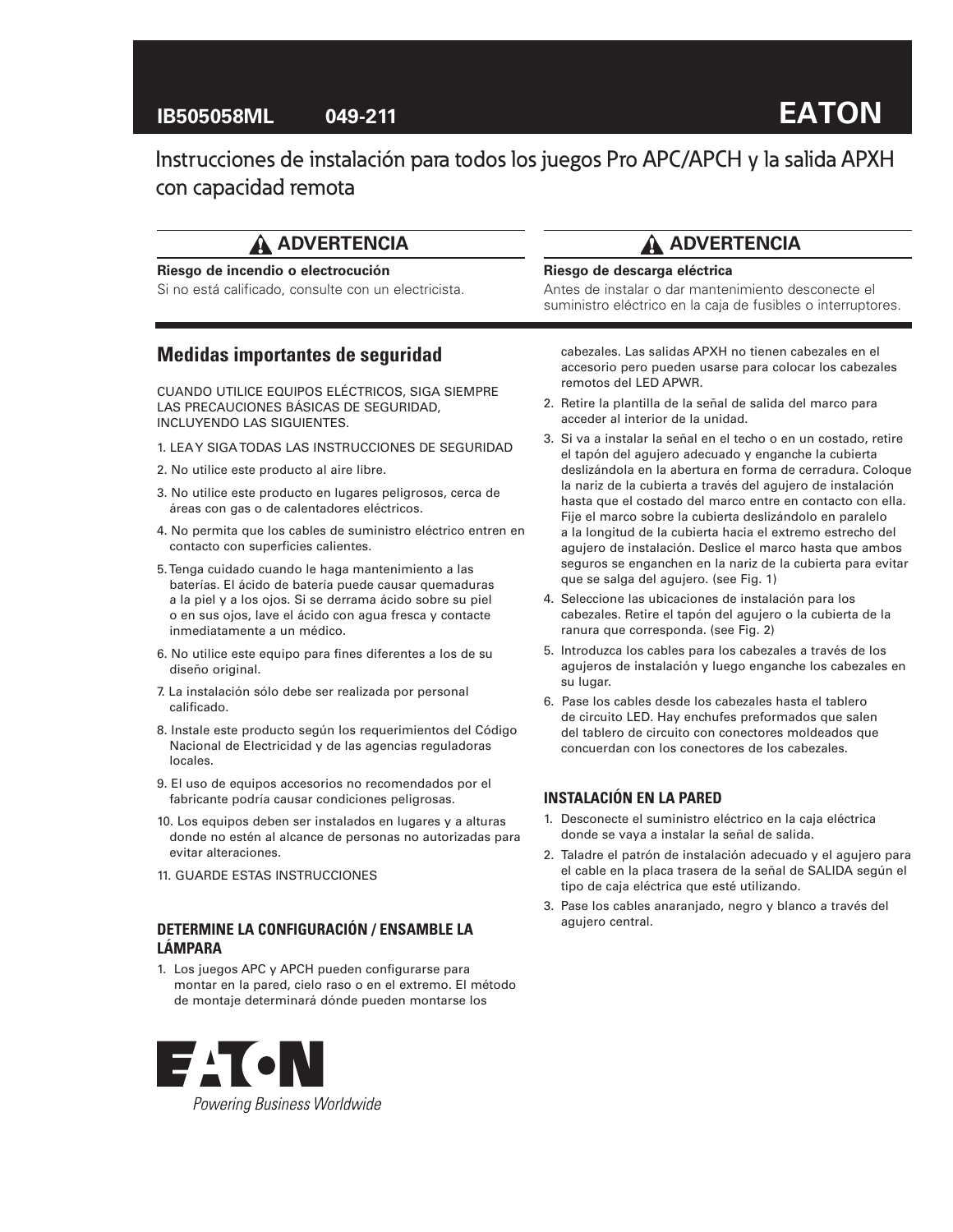- 4. Conecte los cables de la caja eléctrica a los cables de suministro de la señal de SALIDA usando las tuercas de empalme proporcionadas. Conecte el cable blanco al neutro. Si está utilizando un suministro eléctrico de 120 V, conecte el cable negro al cable de de corriente. Si está usando un suministro eléctrico de 227 V, conecte el cable anaranjado al cable de corriente. Aísle el cable que no utilice. Introduzca los cables en la caja eléctrica.
- 5. Fije la señal de SALIDA a la pared y/o a la caja eléctrica usando ferretería proporcionada por el instalador.
- 6. Conecte los cables de la batería al tablero de circuito.
- 7. Enganche la plantilla de SALIDA en el marco.
- 8. Active el suministro de corriente eléctrica; la pantalla LED se encenderá. Los cabezales LED se encenderán brevemente.

#### **Figure 1**



**Figure 2**



## **INSTALACIÓN EN EL TECHO O EN SU COSTADO**

- 1. Desconecte el suministro eléctrico en la caja eléctrica donde se vaya a instalar la señal de salida.
- 2. Coloque los tornillos proporcionados en los agujeros de la cubierta. Las lengüetas dentro de los agujeros evitarán que los tornillos se caigan durante la instalación.
- 3. Retire el tapón del agujero superior (instalación en el techo) o lateral (instalación en su costado) del marco.
- 4. Pase los cables anaranjado, negro y blanco a través de la nariz de la cubierta.
- 5. Pase los cables desde la caja eléctrica a través de la placa de instalación de acero y luego fije la placa de instalación con ferretería proporcionada por el instalador.
- 6. Conecte los cables de la caja eléctrica a los cables de suministro de la señal de SALIDA usando las tuercas de empalme proporcionadas. Conecte el cable blanco al neutro. Si está utilizando un suministro eléctrico de 120 V, conecte el cable negro al cable de de corriente. Si está usando un suministro eléctrico de 227 V, conecte el cable anaranjado al cable de corriente. Aísle el cable que no utilice. Introduzca los cables en la caja eléctrica.
- 7. Fije la cubierta de SALIDA a la placa de instalación de acero usando los tornillos que colocó en la cubierta en el paso 4.
- 8. Conecte los cables de la batería al tablero de circuito.
- 9. Enganche la plantilla de SALIDA en el marco.
- 10.Active el suministro eléctrico de CA; la pantalla de luces LED se encenderá. Los cabezales LED se encenderán brevemente.

## **FUNCIONAMIENTO AUTÓNOMO**

Oprima el interruptor de prueba. La pantalla de luces LED permanecerá encendida y la luz LED indicadora de recarga se apagará cuando el suministro cambie al modo de baterías. Los cabezales LED se encenderán mientras el botón permanezca oprimido. Libere el interruptor de prueba. El LED indicador de recarga se encenderá y los cabezales LED utilizarán el suministro eléctrico. Los cabezales LED se apagarán.